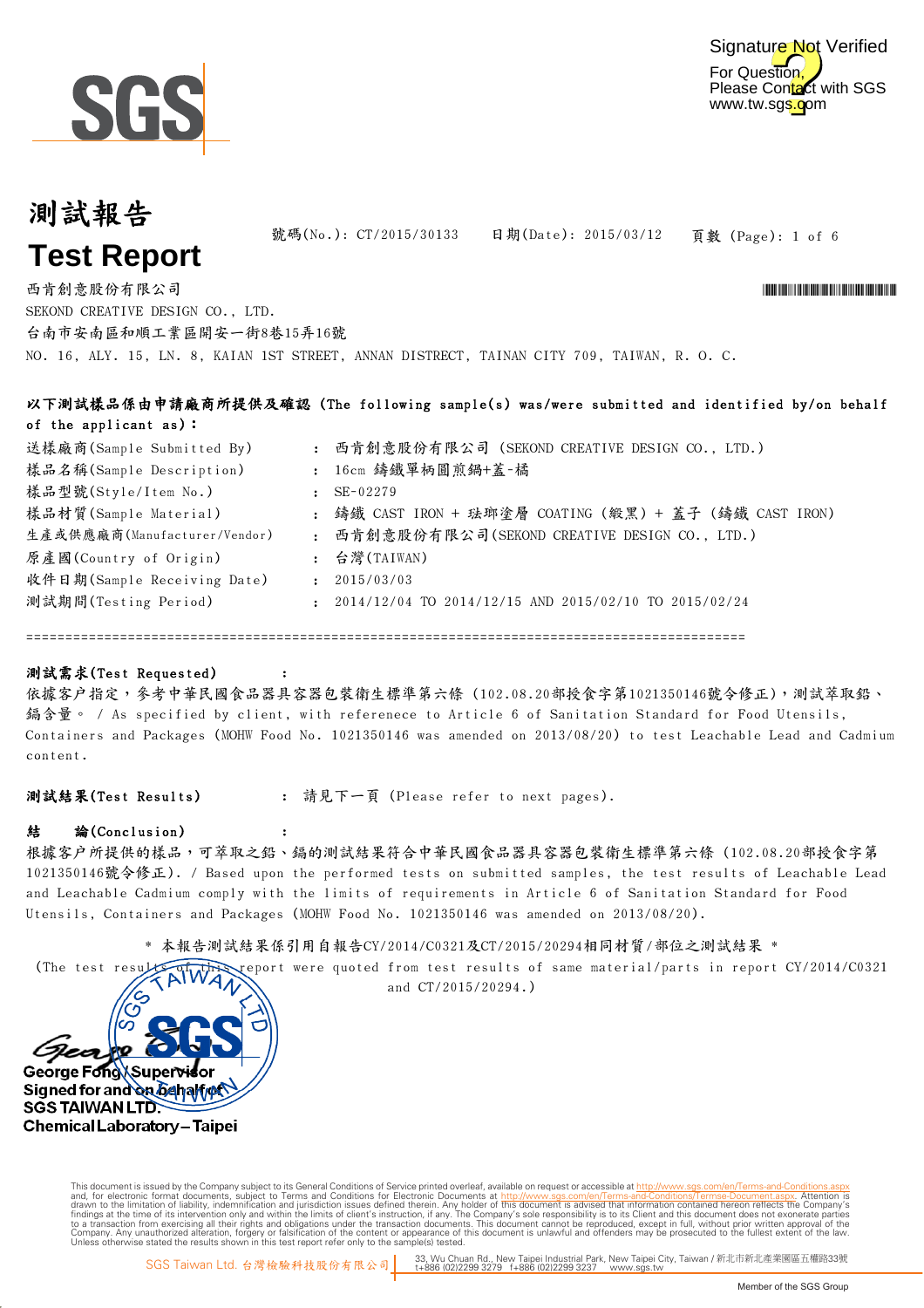

號碼(No.): CT/2015/30133 日期(Date): 2015/03/12

頁數 (Page): 2 of 6

通過(PASS)

西肯創意股份有限公司 \*CT/2015/30133\* SEKOND CREATIVE DESIGN CO., LTD. 台南市安南區和順工業區開安一街8巷15弄16號

NO. 16, ALY. 15, LN. 8, KAIAN 1ST STREET, ANNAN DISTRECT, TAINAN CITY 709, TAIWAN, R. O. C.

### 測試結果 (Test Results)

測試部位(PART NAME) No.1 : 黑色塗層 (BLACK COATING (CY/2014/C0321 No.1))

No.1  $0.1$  |  $n.d.$ (※) 5  $0.1$  |  $n.d.$ (※) 5 0.1 | n.d. (※) 5  $0.1$   $n.d.$ (※) 5  $0.1 \quad | \quad n.d. \quad | \quad 5$ 鉛 / Lead 定量 極限 (LOQ) 測試方法 (Method) mg/L 參考食品器具、容器、包裝檢驗方 法-玻璃、陶瓷器、施琺瑯之檢驗 (102年9月6日部授食字第1021950329 mg/L mg/L 結果 (Result) 測試項目 (Test Items) mg/L 容積 (Volume) (ml) 單位 (Unit) mg/L 限值 (Limit) (※)  $0.1$   $n.d.$ (※) 5 0.01 0.122 (※) 0.5 0.052 (※) 0.5 0.072 (※) 0.5 0.01 0.100 (※) 0.5 0.040 (※) 0.5 0.035 (※) 0.5 鎘 / Cadmium 620 號公告),以感應耦合電漿原子發射 光譜儀分析. / As described in Method of Test for Food Utensils, containers and Packages - Test of Glass, Porcelain and Enameled Products (MOHW Food No. 1021950329 announced, September 6, 2013), Analysis was performed by ICP-AES. mg/L mg/L mg/L mg/L mg/L mg/L mg/L

This document is issued by the Company subject to its General Conditions of Service printed overleaf, available on request or accessible at http://www.sqs.com/en/Terms-and-Con and, for electronic format documents, subject to Terms and Conditions for Electronic Documents at http://www.sgs.com/en/Terms-and-Conditions/Terms-Document aspx. Attention is drawn to the limitation of lability, indemnific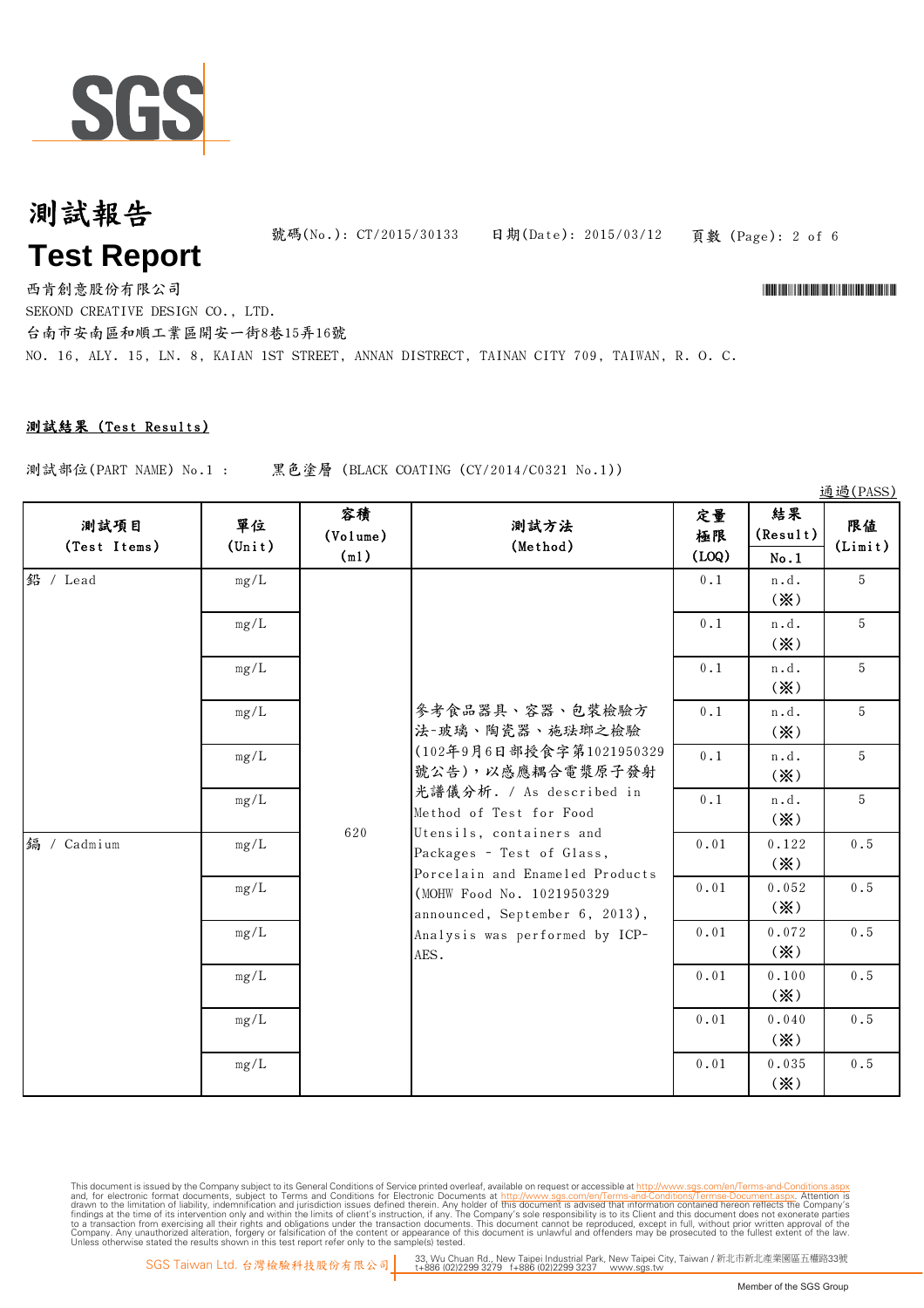

頁數 (Page): 3 of 6 號碼(No.): CT/2015/30133 日期(Date): 2015/03/12

西肯創意股份有限公司 \*CT/2015/30133\*

SEKOND CREATIVE DESIGN CO., LTD.

台南市安南區和順工業區開安一街8巷15弄16號

NO. 16, ALY. 15, LN. 8, KAIAN 1ST STREET, ANNAN DISTRECT, TAINAN CITY 709, TAIWAN, R. O. C.

測試部位(PART NAME) No.2 : 黑色塗層 (BLACK COATING (CT/2015/20294 No.2))

No.2 0.1 | n.d. (※1) 17 0.1 | n.d. (※1) 17  $0.1$  |  $n.d.$ (※1) 17  $0.1$  |  $n.d.$ (※1) 17  $0.1 \quad \text{ln.d.}$  $(* 1)$ 17  $0.1 \quad \text{ln.d.} \quad 17$ 參考食品器具、容器、包裝檢驗方 法-玻璃、陶瓷器、施琺瑯之檢驗 (102年9月6日部授食字第1021950329 號公告),以感應耦合雷漿原子發射 光譜儀分析. / As described in 鉛 / Lead 測試項目 (Test Items)  $\mu$ g/cm<sup>2</sup>  $\mu$ g/cm<sup>2</sup>  $\mu$  g/cm²  $\mu$ g/cm<sup>2</sup>  $\mu$  g/cm<sup>2</sup>  $\mu$ g/cm<sup>2</sup> 單位  $(T + \mu)$  (Volume) (ml) 客積 ┃ ………… 定量 ┃ 結果 (Result) 限值 (Limit) 定量 極限 (LOQ) 通過(PASS) 測試方法 (Method)  $(* 1)$  $0.01$   $n.d.$ (※1) 1.7  $0.01$   $\ln d$ . (※1) 1.7 0.01 0.05 (※1) 1.7 0.01 0.05 (※1) 1.7 0.01 0.12 (※1) 1.7 0.01 0.11 (※1) 1.7 230 Method of Test for Food Utensils, containers and Packages - Test of Glass, Porcelain and Enameled Products (MOHW Food No. 1021950329 announced, September 6, 2013), Analysis was performed by ICP-AES. 鎘 / Cadmium  $\mu$  g/cm<sup>2</sup>  $\mu$ g/cm<sup>2</sup>  $\mu$  g/cm<sup>2</sup>  $\mu$  g/cm<sup>2</sup>  $\mu$ g/cm<sup>2</sup>  $\mu$ g/cm<sup>2</sup>

This document is issued by the Company subject to Terms and Conditions of Service printed overleaf, available on request or accessible at th<u>ttp://www.sgs.com/en/Terms-and-Conditions/Termse-Document as apx</u><br>and, for electr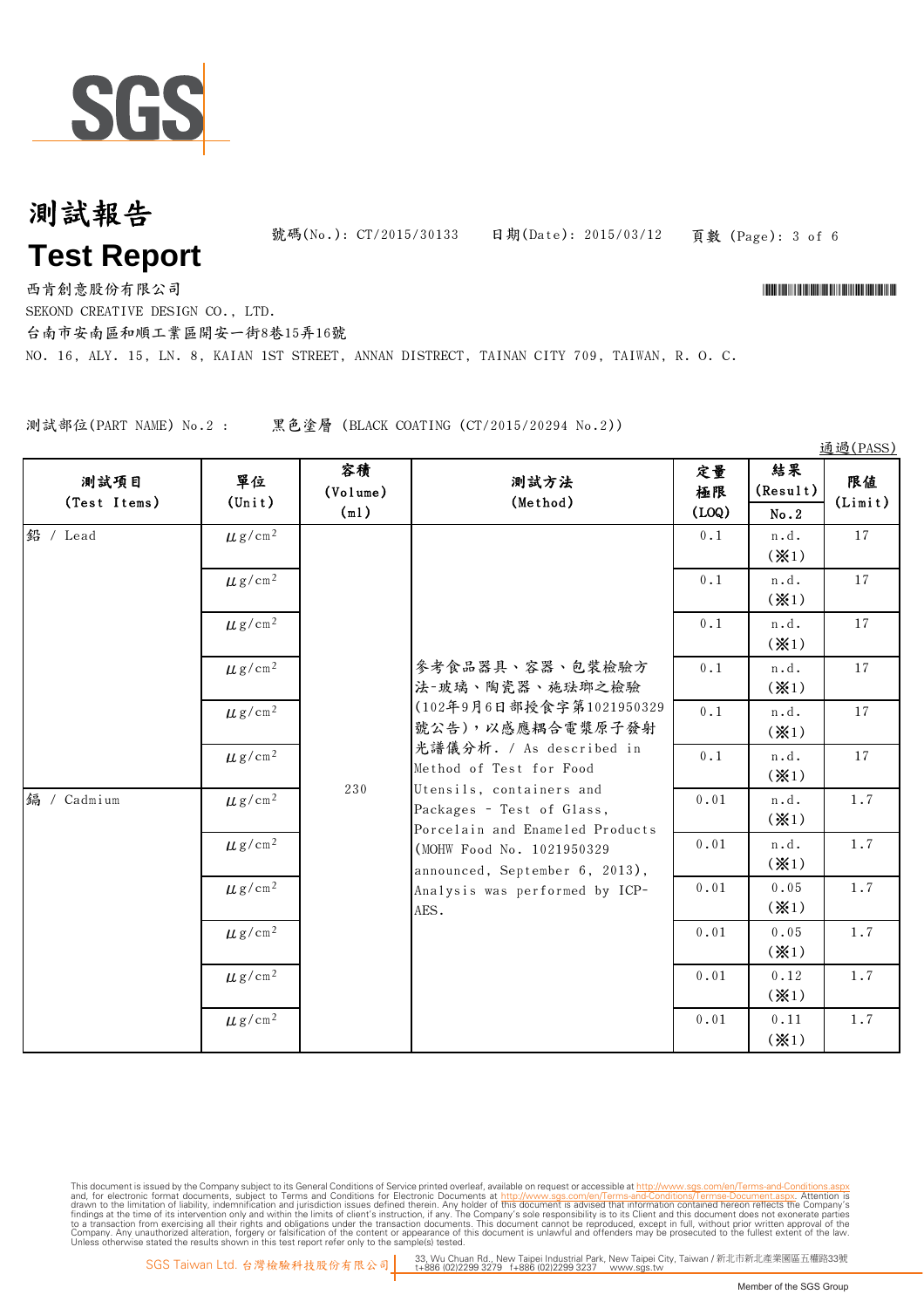

頁數 (Page): 4 of 6 號碼(No.): CT/2015/30133 日期(Date): 2015/03/12

NO. 16, ALY. 15, LN. 8, KAIAN 1ST STREET, ANNAN DISTRECT, TAINAN CITY 709, TAIWAN, R. O. C. 西肯創意股份有限公司 \*CT/2015/30133\* SEKOND CREATIVE DESIGN CO., LTD. 台南市安南區和順工業區開安一街8巷15弄16號

### 備註(Note):

- 1.  $mg/L = ppm$
- 2. LOQ = Limit of Quantification (定量極限)
- 3. n.d. = Not Detected = less than LOQ (未檢出)
- 4. 基於商業競爭及其他因素考量,除了第一頁的資料以外,顧客表示無法提供其餘與樣品相關的資料。/ Due to the commercial competition and other consideration the client can't provide information related to the submitted sample besides the information listed on the page one.
- 5. 測試報告僅就委託測試事項提供測試結果,至若本產品之合法性,仍應由主 管機關依法判斷。(The test report is the test result issued by the testing institutions as requested by the consignor. Regarding to the legitimacy of the product, it shall be determined by the authorities according to the  $law.)$
- 6. (※): With reference to CY/2014/C0321. (參考CY/2014/C0321.)
- 7. (※1): With reference to CT/2015/20294. (參考CT/2015/20294.)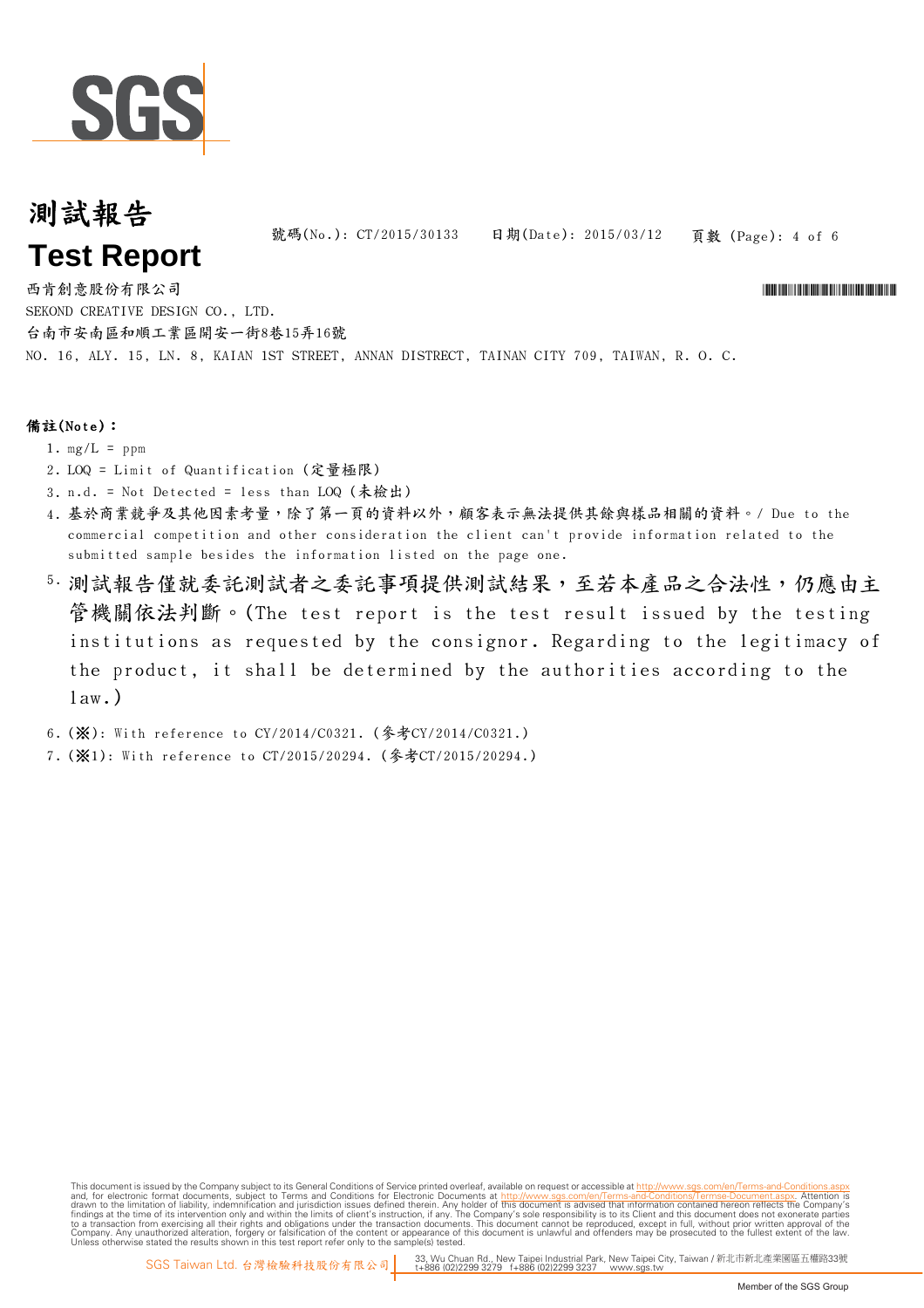

# 測試報告

頁數 (Page): 5 of 6 號碼(No.): CT/2015/30133 日期(Date): 2015/03/12

# **Test Report**

NO. 16, ALY. 15, LN. 8, KAIAN 1ST STREET, ANNAN DISTRECT, TAINAN CITY 709, TAIWAN, R. O. C. 西肯創意股份有限公司 \*CT/2015/30133\* SEKOND CREATIVE DESIGN CO., LTD. 台南市安南區和順工業區開安一街8巷15弄16號

### \* 照片中如有箭頭標示,則表示為實際檢測之樣品/部位. \* (The tested sample / part is marked by an arrow if it's shown on the photo.)

# CT/2015/30133



# CT/2015/30133 NO.1



This document is issued by the Company subject to Terms and Conditions of Service printed overleaf, available on request or accessible at th<u>ttp://www.sgs.com/en/Terms-and-Conditions/Termse-Document as apx</u><br>and, for electr